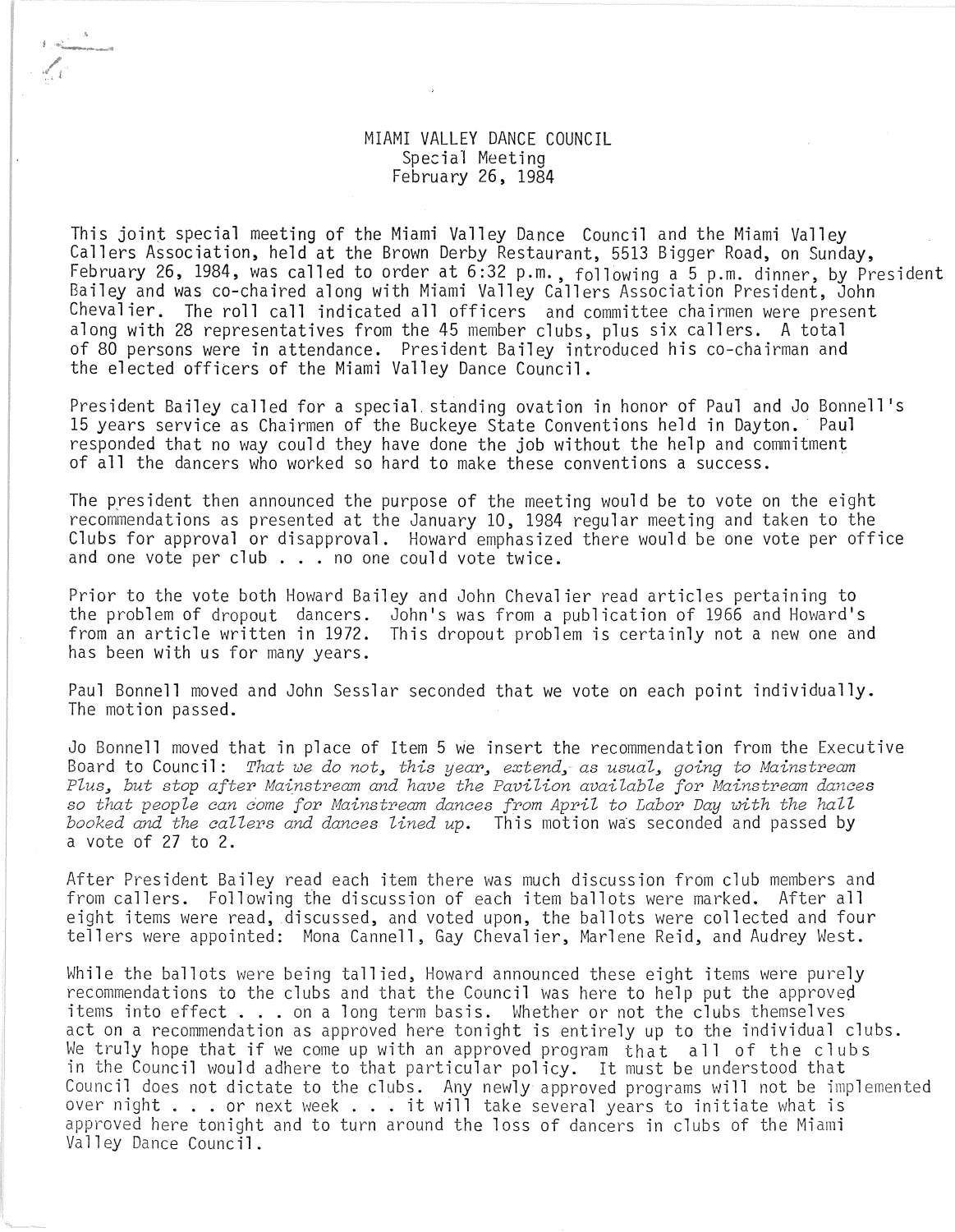February 26, 1984 **Page 2** 

Item 1. Starting this Hay, have at least one Mainstream dance weekly in the Miami Valley Dance Council area. Have the Clubs volunteer one or two nights when their Club would dance at Mainstream level. The new mainstream dancers could dance weekly and also get to know the Clubs in the Miami Valley. Duration of this first item would depend upon the next item.

Item 1 was amended to read *Encourage* in place of *Have*.

| THE VOTE: As written: 3 For |           | As amended: 35 For |           |
|-----------------------------|-----------|--------------------|-----------|
|                             | 1 Against |                    | 9 Against |

ITEM 1 PASSED.

Item 2. Have several Clubs volunteer to change their dance level to Hainstream on a permanent basis.

Item 2 was amended to read *Encourage* in place of Have.

| THE VOTE: As written: 3 For |           | As amended: 22 For |            |
|-----------------------------|-----------|--------------------|------------|
|                             | 1 Against |                    | 21 Against |

## ITEM 2 PASSED.

Item 3. Have the Clubs sponsor classes only if the graduates can dance at the group level immediately upon graduation. A Mainstream Club would sponsor Beginners Lessons. A Mainstream Plus club would sponsor Plus lessons.

Item 3 was amended to read *Encourage* in place of Have, and add excepting the MVDC.

|  | THE VOTE: As written | 14 For     | As amended: 11 For |            |
|--|----------------------|------------|--------------------|------------|
|  |                      | 13 Against |                    | 11 Against |

ITEM·3 PASSED.

Item 4. Develop a "Sister Club" concept. The beginner dancers would graduate to the Mainstream Club and after seasoning and proper lessons would go up to the "Sister" group. As an example . . . a group which dances on Friday could have a "Sister" club which dances on the opposite Friday.

THE VOTE: As written: 19 For The As amended: 4 For 21 Against 2 Against

## ITEM 4 TIED.

Item 5. See Motion at beginning of meeting.

Item 6. In addition to the current "South" lessons in the Pavilion, have the Councilsupported lessons "East" and "West." This would help the groups that have been too small to be self-supporting. These classes would be on a trial basis, dependent upon class size, local Club support, etc.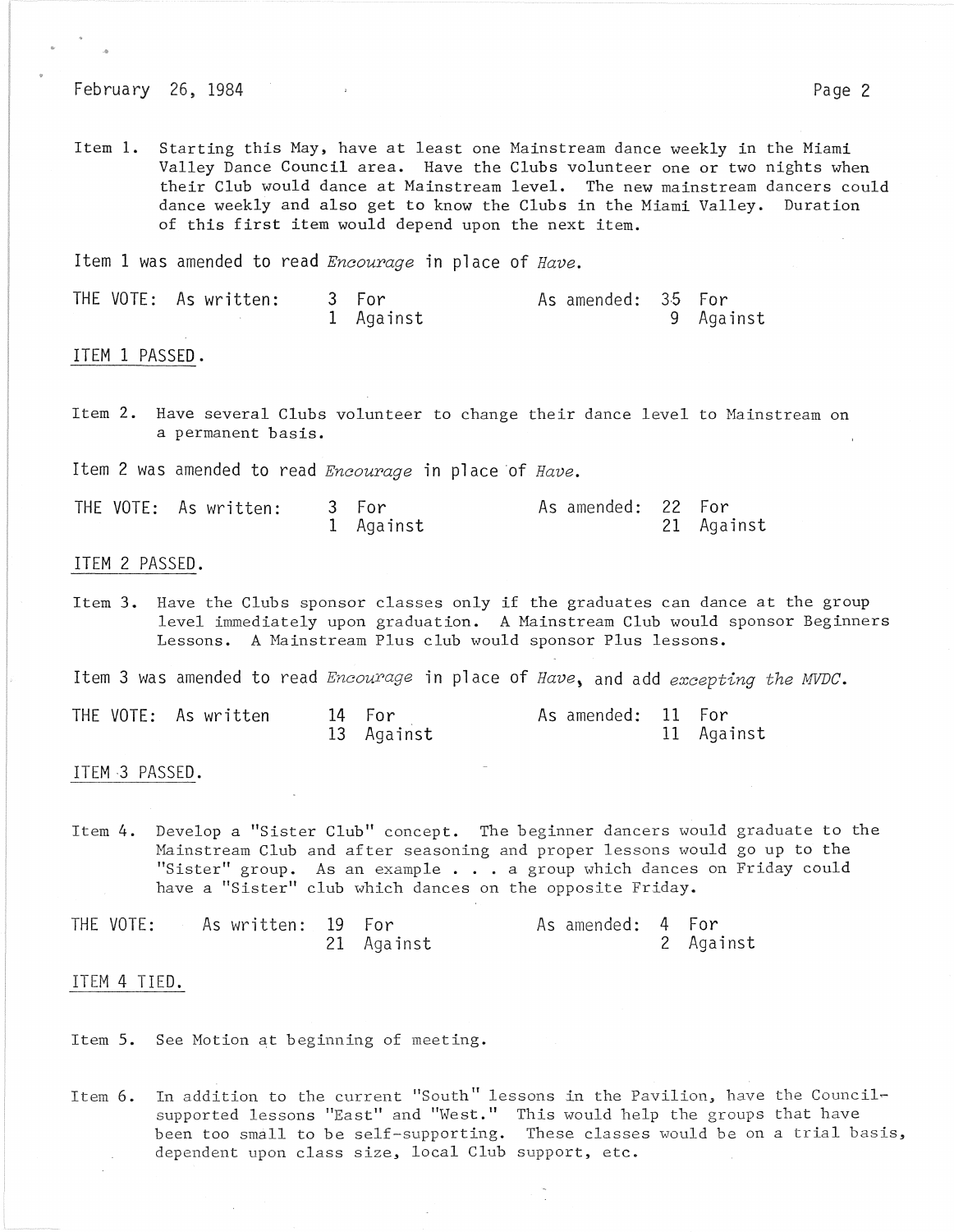February 26, 1984 Page 3

"

| THE VOTE: | As written: 22 For |            | As amended: 1 For |           |
|-----------|--------------------|------------|-------------------|-----------|
|           |                    | 21 Against |                   | 4 Against |

ITEM 6 FAILED.

Item 7. Increase the number of lessons to more nearly conform to the Caller'Lab-recommended 40 lessons through Mainstream.

THE VOTE: As written: 19 For and As amended: 0 For<br>23 Against 23 Against 3 Against 23 Against

#### ITEM 7 FAILED.

Item 8. Bring in a National Caller on a regular basis to call at the Mainstream level (frequency not specified).

| THE VOTE: | As written: 12 For |            | As amended: 0 For |           |
|-----------|--------------------|------------|-------------------|-----------|
|           |                    | 30 Against |                   | 3 Against |

#### ITEM 8 FAILED.

Gene Diener moved and Paul Bonnell seconded that these results be taken back to the clubs, talked over and tell us at the March 13 meeting what the clubs want the Council to do. Cecil Hartis felt we had already been to the clubs; that tonight's vote stated the wishes and desires of each club and that it was unncessary to return to the clubs with anything except to report the final vote. Gene Diener then withdrew his motion and Paul Bonnell withdrew his second.

These minutes will be passed out at the Regular Meeting of the Miami Valley Dance Council on March 13 at the Michael Solomon Pavilion.

There being no further business, the meeting was adjourned at 9:15 p.m.

Cookie Bucher, Secretary

## Attendees were:

ADVENTURE SQUARES CARDINAL SQUARES CHARGERS CIRCLE EIGHTS CLINTON COUNTY COUNTRY SQUARES DATE-N-8S DAYTON CONTRA DANCE CLUB DAYTON SQUARE DANCE CLUB DAYTON WHIRLAWAYS EXPRESSERS E-Z ROUNDS KITTYHAWK SQUARES

Cecil Hartis Sam Dunn Jo Bonnell Randy Weet Miles & Kay Barrere Wayne Anderson Leonard Cannell Merle A. Steiner Donald S. Clemm Barbara Burton Dorothy Roasa Charles Prass